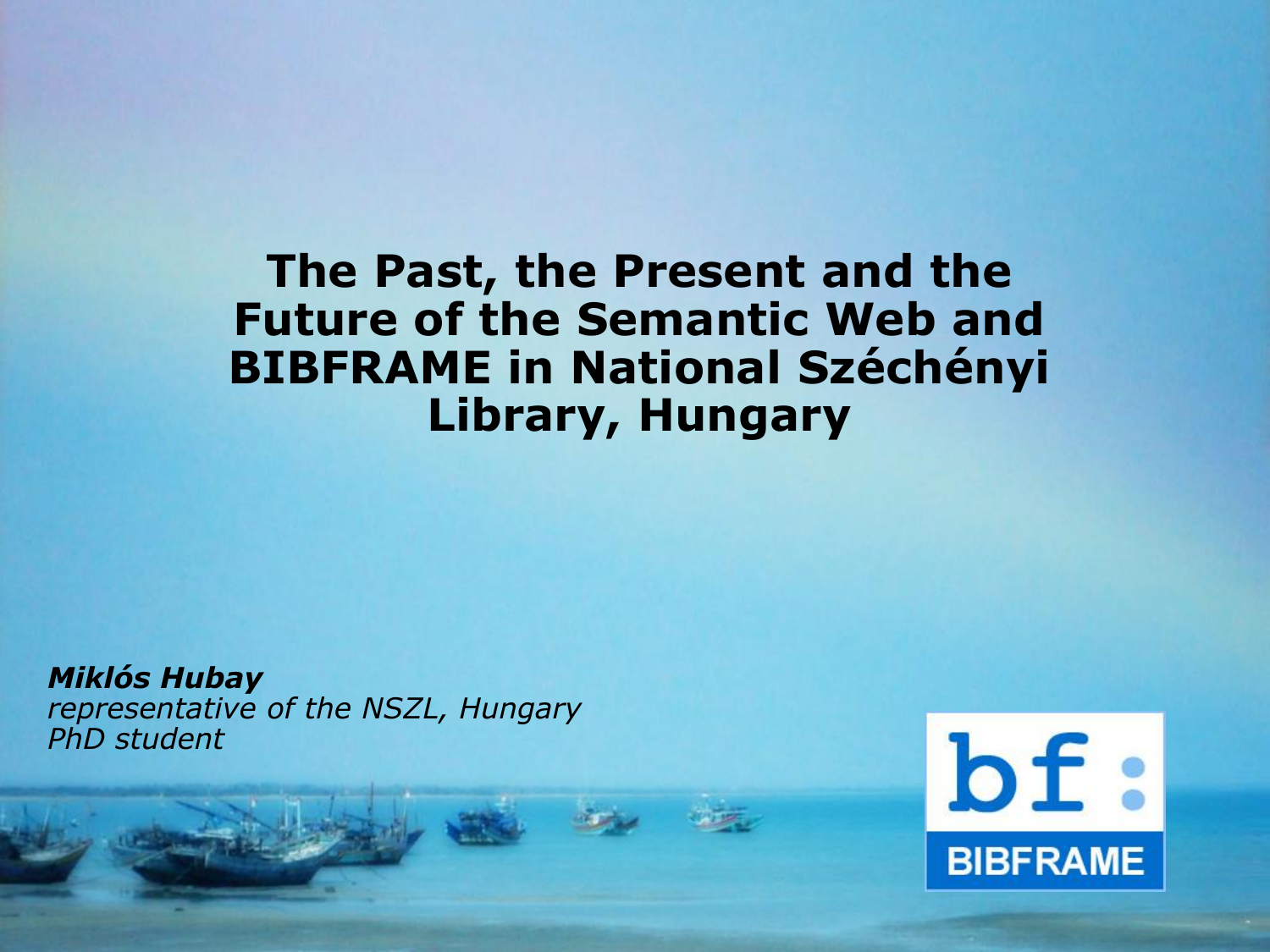

•**Collection catalogue and Digital Library** - RDFDC, FOAF, SKOS, BIBO + sameAs to DBPedia (April, 2010)

•**Hungarian Electronic Library** – with Flint SPARQL Editor (2015) http://v.mek.oszk.hu/FlintSparqlEditor/index-mek.html

•**Digital Archive of Pictures** – with Flint SPARQL Editor (2017) http://v.mek.oszk.hu/FlintSparqlEditor/index-dka.html

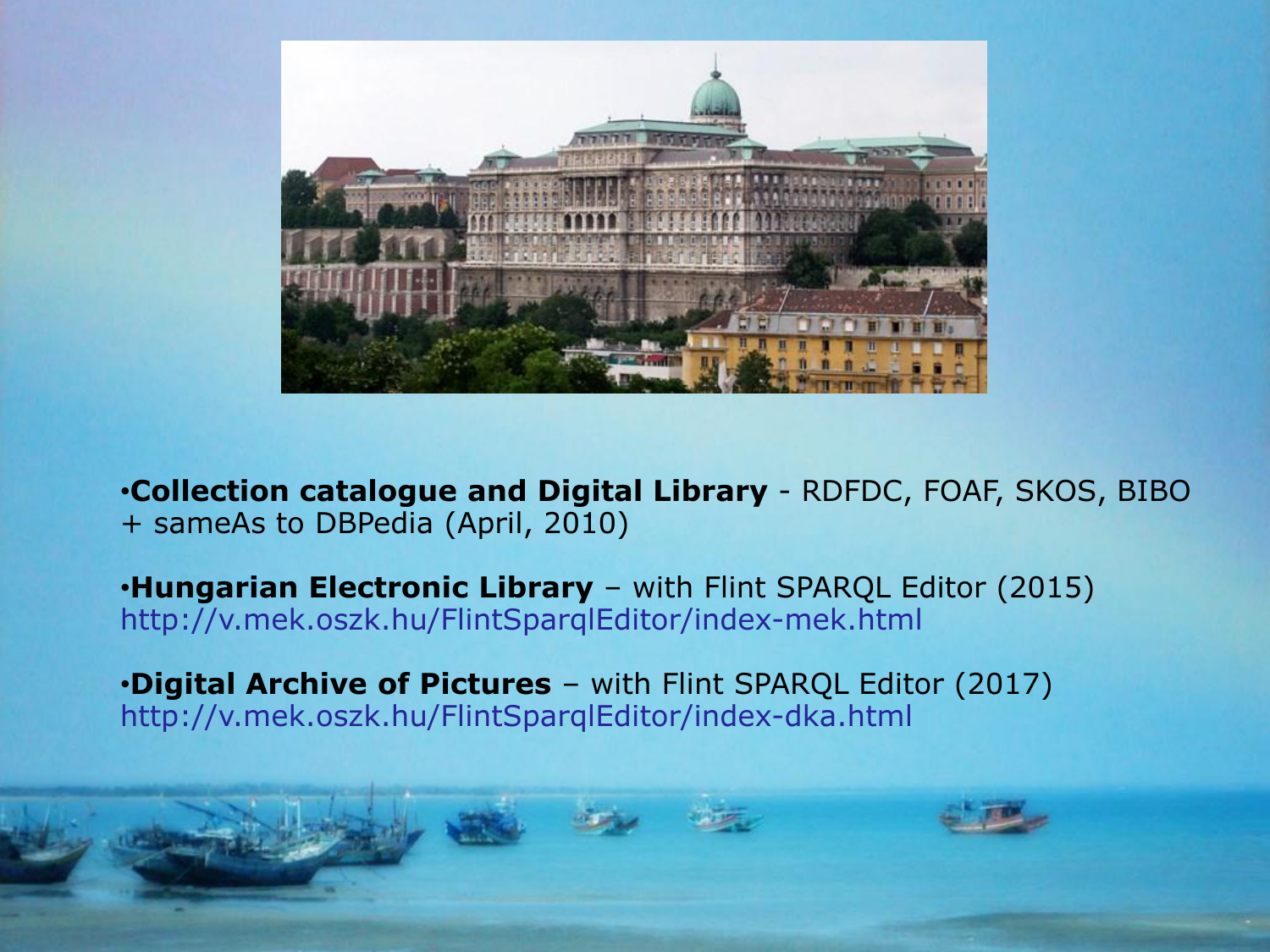|  | - <rdf:description rdf:about="http://dka.oszk.hu/data/000000/000003/"></rdf:description>                                                                                                                                                                                                                                                                                                                                                                  |                                                                                                       |                                                                                                                                                                                                                                                             |                                       |
|--|-----------------------------------------------------------------------------------------------------------------------------------------------------------------------------------------------------------------------------------------------------------------------------------------------------------------------------------------------------------------------------------------------------------------------------------------------------------|-------------------------------------------------------------------------------------------------------|-------------------------------------------------------------------------------------------------------------------------------------------------------------------------------------------------------------------------------------------------------------|---------------------------------------|
|  | <rdf:type rdf:resource="http://www.openarchives.org/ore/terms/ResourceMap"></rdf:type>                                                                                                                                                                                                                                                                                                                                                                    |                                                                                                       |                                                                                                                                                                                                                                                             |                                       |
|  | <br>ore:describes rdf:resource="http://dka.oszk.hu/000000/000003/#aggregation"<br>><br><dcterms:created>2007-08-22T16:30:30Z</dcterms:created><br>- <dcterms:creator rdf:parsetype="Resource"><br/><foaf:page rdf:resource="http://dka.oszk.hu"></foaf:page><br/><foaf:name xml:lang="hu">Digitális Képarchívum</foaf:name><br/></dcterms:creator><br>                                                                                                    |                                                                                                       | - <rdf:description rdf:about="http://mek.oszk.hu/data/00000/00003/#aggregation"><br/>-<dcterms:contributor rdf:parsetype="Resource"></dcterms:contributor></rdf:description>                                                                                |                                       |
|  |                                                                                                                                                                                                                                                                                                                                                                                                                                                           |                                                                                                       | <rdfs:label>Szakács, Rudolfné</rdfs:label><br>- <foaf:person rdf:parsetype="Resource"><br/><foaf:name xml:lang="hu">Szakács Rudolfné</foaf:name><br/><foaf:givenname>Rudolfné</foaf:givenname><br/><foaf:familyname>Szakács</foaf:familyname></foaf:person> |                                       |
|  |                                                                                                                                                                                                                                                                                                                                                                                                                                                           |                                                                                                       |                                                                                                                                                                                                                                                             |                                       |
|  |                                                                                                                                                                                                                                                                                                                                                                                                                                                           |                                                                                                       |                                                                                                                                                                                                                                                             |                                       |
|  |                                                                                                                                                                                                                                                                                                                                                                                                                                                           |                                                                                                       |                                                                                                                                                                                                                                                             |                                       |
|  |                                                                                                                                                                                                                                                                                                                                                                                                                                                           |                                                                                                       |                                                                                                                                                                                                                                                             |                                       |
|  |                                                                                                                                                                                                                                                                                                                                                                                                                                                           |                                                                                                       |                                                                                                                                                                                                                                                             |                                       |
|  | - < rdf:Description rdf:about="http://dka.oszk.hu/000000/000003">                                                                                                                                                                                                                                                                                                                                                                                         |                                                                                                       |                                                                                                                                                                                                                                                             |                                       |
|  | <dcterms:format rdf:resource="http://www.sparontologies.net/mediatype/text/html"></dcterms:format>                                                                                                                                                                                                                                                                                                                                                        |                                                                                                       | $\le$ /dcterms:contributor>                                                                                                                                                                                                                                 |                                       |
|  | - <dcterms:title></dcterms:title>                                                                                                                                                                                                                                                                                                                                                                                                                         |                                                                                                       | - <dcterms:contributor rdf:parsetype="Resource"></dcterms:contributor>                                                                                                                                                                                      |                                       |
|  | [DKA-000003] Eszaknyugat-Magyarország vármegyéinek postaút-térképe                                                                                                                                                                                                                                                                                                                                                                                        |                                                                                                       | <rdfs:label>Palyik, Katalin</rdfs:label>                                                                                                                                                                                                                    |                                       |
|  |                                                                                                                                                                                                                                                                                                                                                                                                                                                           |                                                                                                       | - <foaf:person rdf:parsetype="Resource"></foaf:person>                                                                                                                                                                                                      |                                       |
|  | <rdf:type>humanStartPage</rdf:type>                                                                                                                                                                                                                                                                                                                                                                                                                       |                                                                                                       | <foaf:name xml:lang="hu">Palyik Katalin</foaf:name>                                                                                                                                                                                                         |                                       |
|  |                                                                                                                                                                                                                                                                                                                                                                                                                                                           |                                                                                                       | <foaf:givenname>Katalin</foaf:givenname>                                                                                                                                                                                                                    |                                       |
|  | - <rdf:description rdf:about="http://dka.oszk.hu/000000/000003/tk_0003_nagykep.jpg/"></rdf:description>                                                                                                                                                                                                                                                                                                                                                   |                                                                                                       | <foaf:familyname>Palyik</foaf:familyname>                                                                                                                                                                                                                   |                                       |
|  | <dcterms:format rdf:resource="http://www.sparontologies.net/mediatype/image/jpeg"></dcterms:format>                                                                                                                                                                                                                                                                                                                                                       |                                                                                                       |                                                                                                                                                                                                                                                             |                                       |
|  | <dcterms:extent rdf:datatype="http://www.w3.org/2001/XMLSchema#integer">387361 <td></td><td></td><td></td></dcterms:extent>                                                                                                                                                                                                                                                                                                                               |                                                                                                       |                                                                                                                                                                                                                                                             |                                       |
|  | <exif:height rdf:datatype="http://www.w3.org/2001/XMLSchema#long">1370</exif:height><br><exif:width rdf:datatype="http://www.w3.org/2001/XMLSchema#long">2080</exif:width>                                                                                                                                                                                                                                                                                |                                                                                                       |                                                                                                                                                                                                                                                             |                                       |
|  |                                                                                                                                                                                                                                                                                                                                                                                                                                                           |                                                                                                       |                                                                                                                                                                                                                                                             |                                       |
|  | - <rdf:description 2654471"="" http:="" manifestation="" nektar.oszk.hu="" rdf:about="http://dka.oszk.hu/000000&lt;/td&gt;&lt;td&gt;&lt;br/&gt;bibo:Document rdf:about=" resource=""></rdf:description>                                                                                                                                                                                                                                                   |                                                                                                       | //id.loc.gov/vocabulary/iso639-2/hun"/>                                                                                                                                                                                                                     |                                       |
|  | <dcterms:format http:="" rdf:resource="http://purl.org/NET/&lt;/td&gt;&lt;td&gt;&lt;dcterms:identifier&gt;URN:ISBN:9789630621588&lt;/dcterms:identifier&gt;&lt;/td&gt;&lt;td&gt;&lt;/td&gt;&lt;td&gt;&lt;/td&gt;&lt;/tr&gt;&lt;tr&gt;&lt;td&gt;&lt;/td&gt;&lt;td&gt;&lt;dcterms:format rdf:resource=" td="" www.sparontc<=""><td><bibo:isbn13>9789630621588</bibo:isbn13></td><td></td><td>zk.hu/data/00000/00003/#aggregation"&gt;</td></dcterms:format> | <bibo:isbn13>9789630621588</bibo:isbn13>                                                              |                                                                                                                                                                                                                                                             | zk.hu/data/00000/00003/#aggregation"> |
|  |                                                                                                                                                                                                                                                                                                                                                                                                                                                           | <br>bibo:isbn>9789630621588                                                                           |                                                                                                                                                                                                                                                             |                                       |
|  | - < rdf:Description rdf:about="http://dka.oszk.hu/000000                                                                                                                                                                                                                                                                                                                                                                                                  | <dcterms:description>1990,- Ft</dcterms:description>                                                  |                                                                                                                                                                                                                                                             | .ibrary                               |
|  | <foaf:thumbnail http:="" rdf:resource="http://dka.oszk.hu/00&lt;/td&gt;&lt;td&gt;&lt;dcterms:language&gt;hun&lt;/dcterms:language&gt;&lt;/td&gt;&lt;td&gt;&lt;/td&gt;&lt;td&gt;&lt;/td&gt;&lt;/tr&gt;&lt;tr&gt;&lt;td&gt;&lt;/td&gt;&lt;td&gt;&lt;dcterms:format rdf:resource=" td="" www.sparontc<=""><td><dcterms:language>hun</dcterms:language></td><td></td><td>zk.hu/data/00000/00003/#aggregation"&gt;</td></foaf:thumbnail>                       | <dcterms:language>hun</dcterms:language>                                                              |                                                                                                                                                                                                                                                             | zk.hu/data/00000/00003/#aggregation"> |
|  |                                                                                                                                                                                                                                                                                                                                                                                                                                                           | - <dcterms:subject></dcterms:subject>                                                                 |                                                                                                                                                                                                                                                             | terms:publisher>                      |
|  | $\leq rdf$ :RDF>                                                                                                                                                                                                                                                                                                                                                                                                                                          | - <rdf:description></rdf:description>                                                                 |                                                                                                                                                                                                                                                             |                                       |
|  |                                                                                                                                                                                                                                                                                                                                                                                                                                                           | <dcam:memberof rdf:resource="http://purl.org/dc/terms/UDC"></dcam:memberof>                           |                                                                                                                                                                                                                                                             |                                       |
|  |                                                                                                                                                                                                                                                                                                                                                                                                                                                           | <rdf:value>894.511-32(082)</rdf:value>                                                                |                                                                                                                                                                                                                                                             |                                       |
|  |                                                                                                                                                                                                                                                                                                                                                                                                                                                           | $\leq$ rdf:Description>                                                                               |                                                                                                                                                                                                                                                             |                                       |
|  |                                                                                                                                                                                                                                                                                                                                                                                                                                                           |                                                                                                       |                                                                                                                                                                                                                                                             |                                       |
|  |                                                                                                                                                                                                                                                                                                                                                                                                                                                           |                                                                                                       |                                                                                                                                                                                                                                                             |                                       |
|  |                                                                                                                                                                                                                                                                                                                                                                                                                                                           | <dcterms:contributor rdf:resource="http://nektar.oszk.hu/resource/auth/634649"></dcterms:contributor> |                                                                                                                                                                                                                                                             |                                       |
|  |                                                                                                                                                                                                                                                                                                                                                                                                                                                           | <dcterms:title>Pirkadatra várva</dcterms:title>                                                       |                                                                                                                                                                                                                                                             |                                       |
|  |                                                                                                                                                                                                                                                                                                                                                                                                                                                           | <dcterms:publisher>Budapest: MitHol</dcterms:publisher>                                               |                                                                                                                                                                                                                                                             |                                       |
|  |                                                                                                                                                                                                                                                                                                                                                                                                                                                           | <dcterms:extent>375 p. : ill. ; 20 cm</dcterms:extent>                                                |                                                                                                                                                                                                                                                             |                                       |
|  |                                                                                                                                                                                                                                                                                                                                                                                                                                                           | <dcterms:subject>magyar irodalom</dcterms:subject>                                                    |                                                                                                                                                                                                                                                             |                                       |
|  |                                                                                                                                                                                                                                                                                                                                                                                                                                                           |                                                                                                       | <dcterms:subject rdf:resource="http://nektar.oszk.hu/resource/auth/magyar_irodalom"></dcterms:subject>                                                                                                                                                      |                                       |
|  |                                                                                                                                                                                                                                                                                                                                                                                                                                                           | <dcterms:type>elbeszélés</dcterms:type>                                                               |                                                                                                                                                                                                                                                             |                                       |
|  |                                                                                                                                                                                                                                                                                                                                                                                                                                                           | <dcterms:type>antológia</dcterms:type>                                                                |                                                                                                                                                                                                                                                             |                                       |
|  |                                                                                                                                                                                                                                                                                                                                                                                                                                                           | <dc:contributor>Tinta-klub (közread.)</dc:contributor>                                                |                                                                                                                                                                                                                                                             |                                       |
|  |                                                                                                                                                                                                                                                                                                                                                                                                                                                           | <dcterms:type>text</dcterms:type>                                                                     |                                                                                                                                                                                                                                                             |                                       |
|  |                                                                                                                                                                                                                                                                                                                                                                                                                                                           | <dcterms:type>book</dcterms:type>                                                                     |                                                                                                                                                                                                                                                             |                                       |
|  |                                                                                                                                                                                                                                                                                                                                                                                                                                                           | <dcterms:issued>2007</dcterms:issued>                                                                 |                                                                                                                                                                                                                                                             |                                       |
|  |                                                                                                                                                                                                                                                                                                                                                                                                                                                           | <dcterms:date>2007</dcterms:date>                                                                     |                                                                                                                                                                                                                                                             |                                       |
|  |                                                                                                                                                                                                                                                                                                                                                                                                                                                           | <dcterms:language>hun</dcterms:language>                                                              |                                                                                                                                                                                                                                                             |                                       |
|  |                                                                                                                                                                                                                                                                                                                                                                                                                                                           | <dcterms:audience>unknown</dcterms:audience>                                                          |                                                                                                                                                                                                                                                             |                                       |

 $<$ /bibo:Document>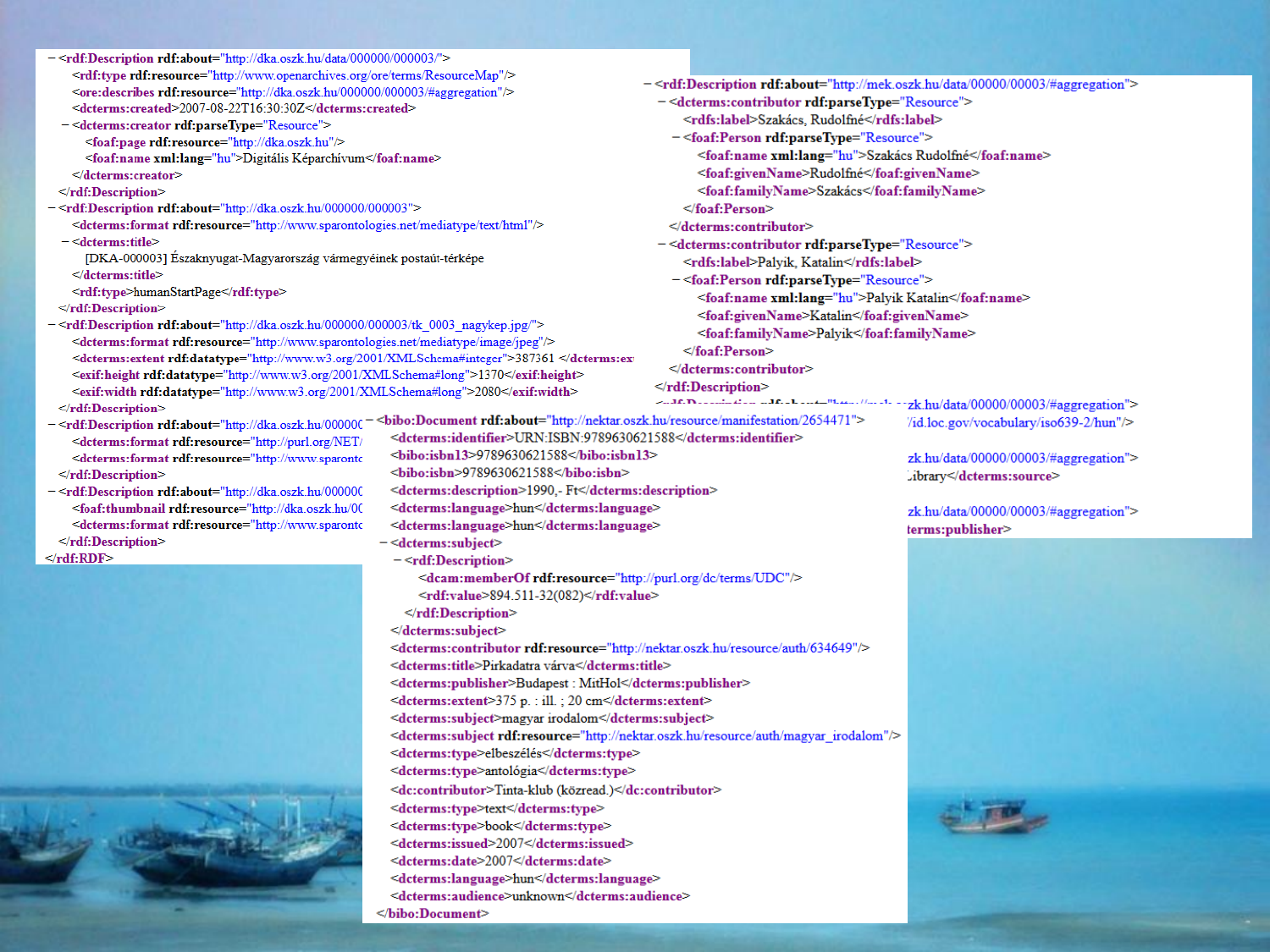| Vocabularies and element sets that have been used                                                                                                                                                                                                                        |                                                                                                                                                                                                                                                                                                                         |  |  |
|--------------------------------------------------------------------------------------------------------------------------------------------------------------------------------------------------------------------------------------------------------------------------|-------------------------------------------------------------------------------------------------------------------------------------------------------------------------------------------------------------------------------------------------------------------------------------------------------------------------|--|--|
| for the conversion                                                                                                                                                                                                                                                       | <b>DKA</b>                                                                                                                                                                                                                                                                                                              |  |  |
| <b>MEK</b><br>http://www.w3.org/2000/01/rdf-schema<br>http://www.w3.org/1999/02/22-rdf-syntax-ns<br>http://purl.org/dc/terms/<br>http://purl.org/ontology/bibo/<br>http://www.w3.org/2002/07/owl<br>http://www.openarchives.org/ore/terms/<br>http://xmlns.com/foaf/0.1/ | http://www.w3.org/2000/01/rdf-schema<br>http://www.w3.org/1999/02/22-rdf-syntax-ns<br>http://purl.org/dc/terms/<br>http://purl.org/ontology/bibo/<br>http://www.w3.org/2002/07/owl<br>http://www.openarchives.org/ore/terms/<br>http://xmlns.com/foaf/0.1/<br>http://www.w3.org/2003/12/exif/ns                         |  |  |
| http://www.sparontologies.net/mediatype/<br>http://viaf.org/viaf/<br>http://creativecommons.org/licenses/<br>http://id.loc.gov/authorities/subjects/<br>http://id.loc.gov/vocabulary/iso639-2/<br>http://nektar.oszk.hu/data/auth/                                       | http://www.sparontologies.net/mediatype/<br>http://viaf.org/viaf/<br>http://creativecommons.org/licenses/<br>http://www.w3.org/2001/XMLSchema<br>http://id.loc.gov/vocabulary/iso639-2/<br>http://id.loc.gov/authorities/subjects/<br>http://id.loc.gov/vocabulary/graphicMaterials<br>http://nektar.oszk.hu/data/auth/ |  |  |

http://www.geonames.org/

http://o-o-o.hu/geo/geo.php

© László Drótos, NSZL, 2017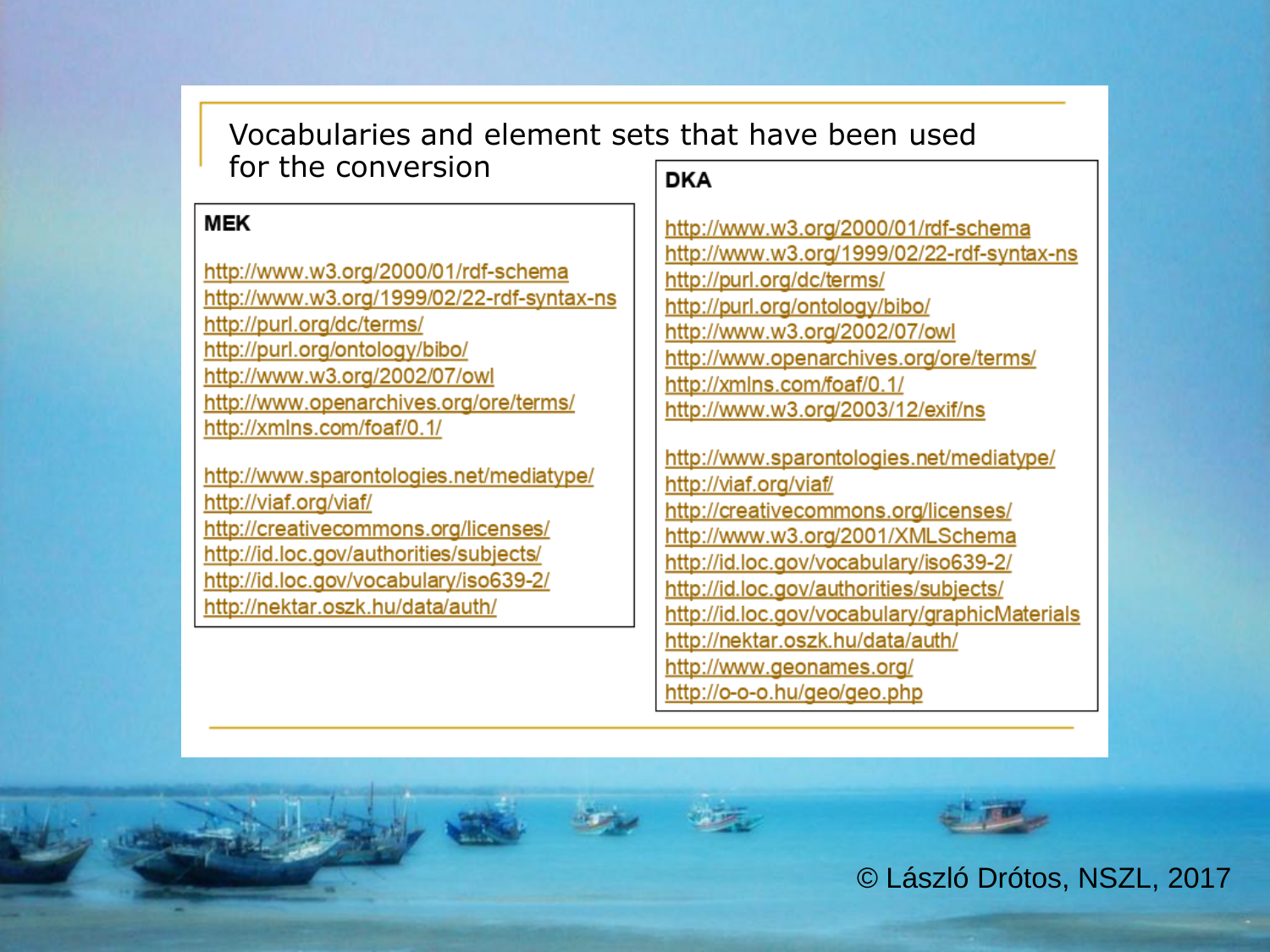

# RDA-HU Working Group

 $\rightarrow$  translation  $\rightarrow$  questions of terminology  $\rightarrow$  preparing Hungary and the NSZL for the transition  $\rightarrow$  experiments in KOHA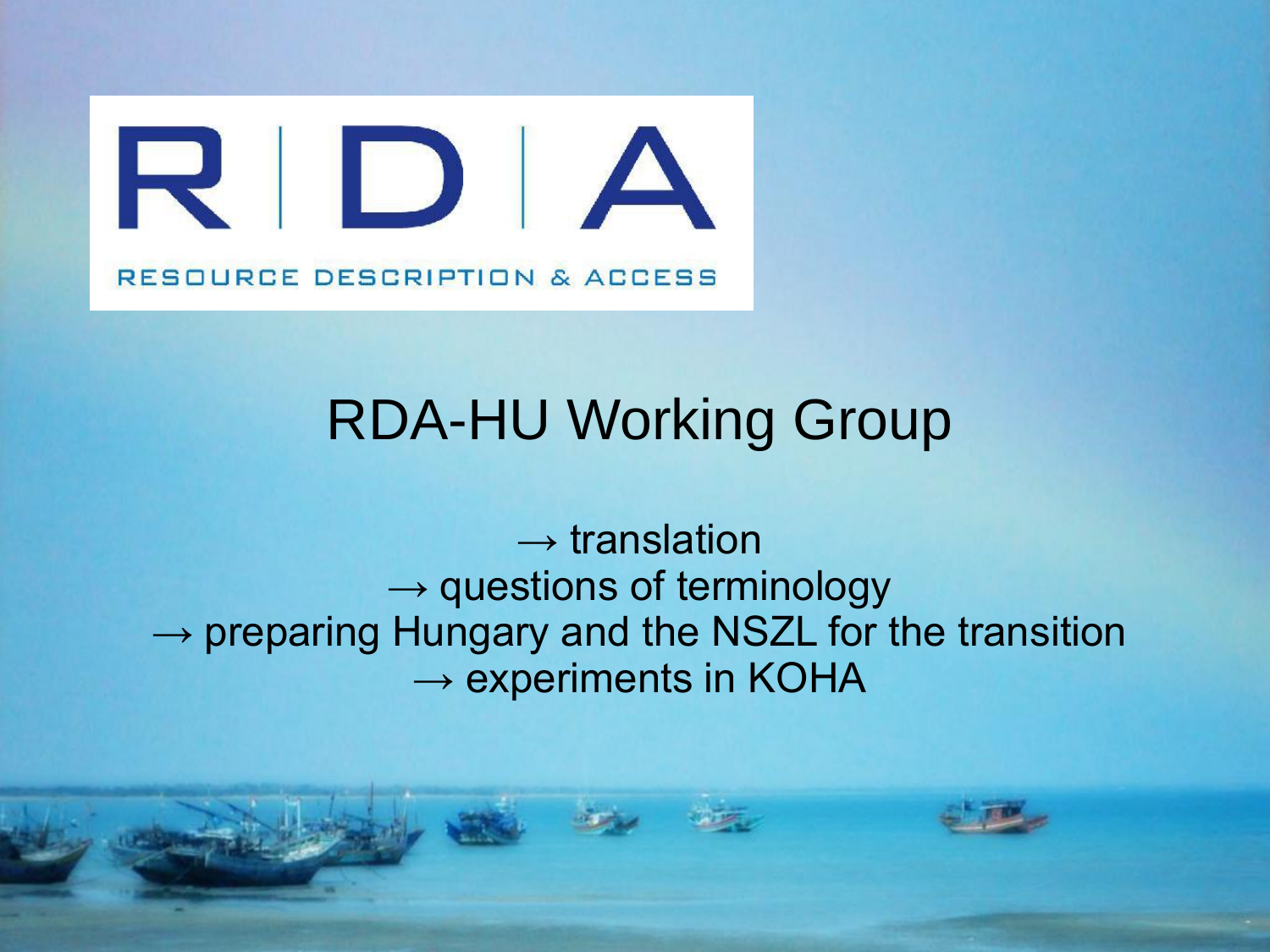## And this is the point where

#### **BIBFRAME**

### enters the scene!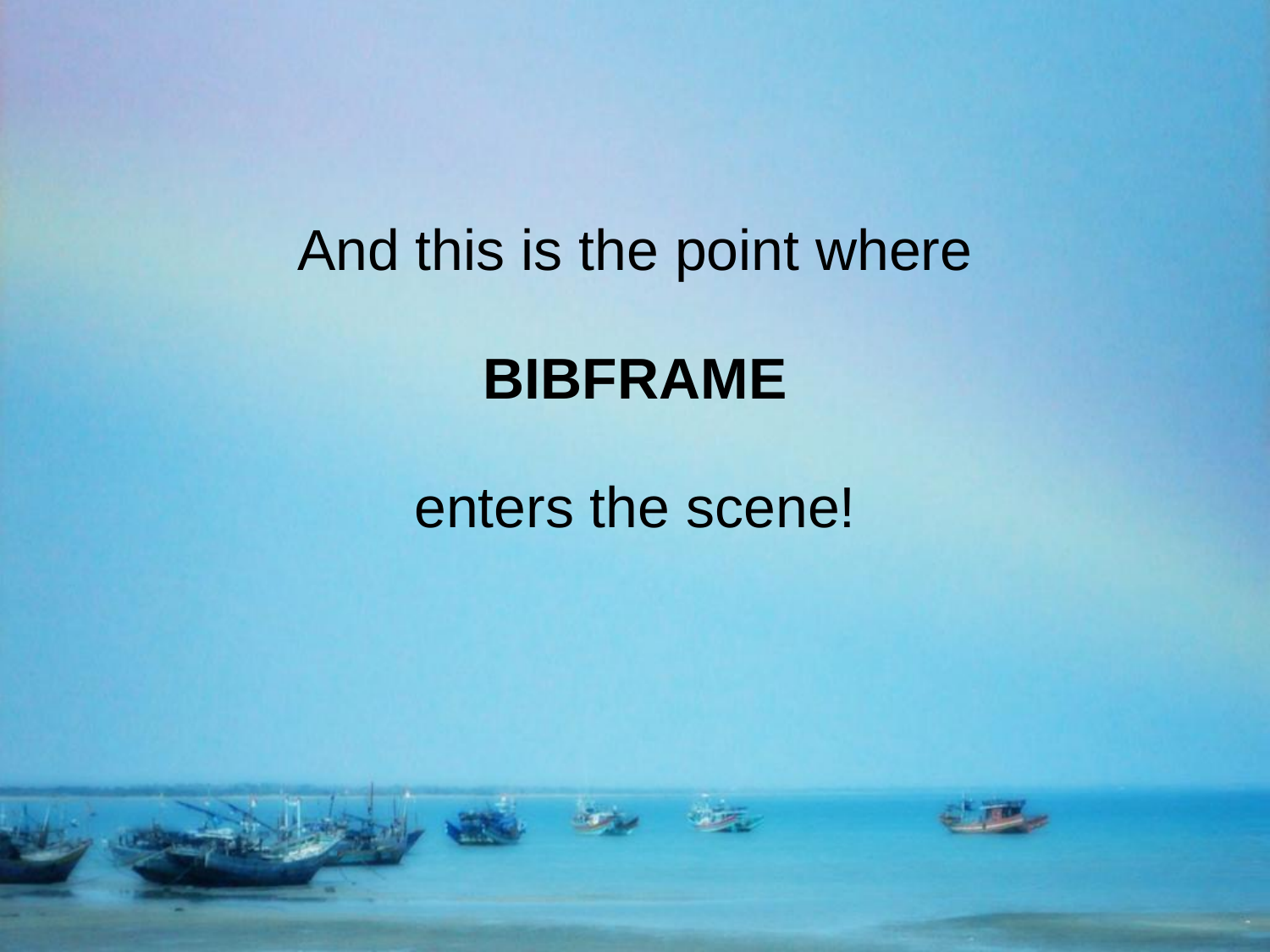*"A consistent representation based on well-known vocabulary terms is considered to be a Linked Data best practice that supports interoperability and increases usability for thirdparty consumers (Hogan et al., 2012)."*

*"[…]it is often stressed that the vocabularies should be well known or at least used by others."*

*"Whether (other) data set publishers adopt a vocabulary is an indication that it is well known."*

**Kim Tallerås (2017)** Quality of Linked Bibliographic Data: The Models, Vocabularies, and Links of Data Sets Published by Four National Libraries Journal of Library Metadata DOI: 10.1080/19386389.2017.1355166